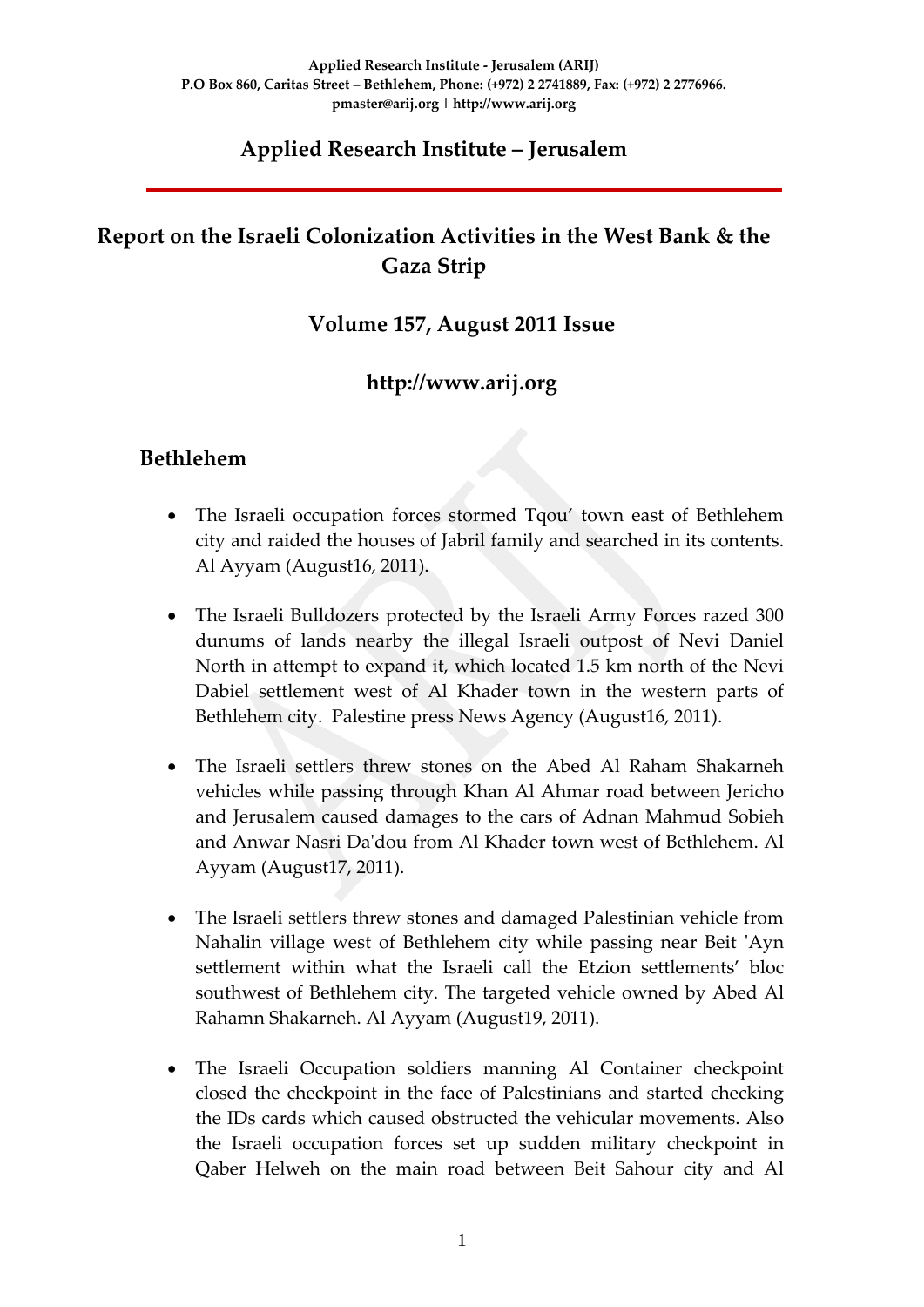'Abedieh and stopped the citizens vehicles and checked in their ID cards. Al Ayyam (August23, 2011).

## **Hebron**

- The Israeli occupation forces stormed Beit Ummar town north Hebron governorate and raided the house of Khalel Abu Hashem and destroyed its contents also attacked him and his wife and the house of Ibrahim Hamed Abu Maria. Where IOF handed Ahmad Khalel Abu Hashem, Tha'er Khalel Abu Hashem, Youssef Khalel Abu Hashem, Fares Abu Maria and Mo'tasem Abu Maria notification to interview the Israeli intelligence. Wafa (August2, 2011).
- The Israeli Army forces stormed the house of Saleh Zai Z'oul and searched in its contents in Hussan village west of Bethlehem city also raided the house of Ahmad Yousef 'Atallah Khlef in Jabal Khlef in Bethlehem city. Al Ayyam (August4, 2011).
- Israeli occupation forces stormed Beit Ummar town north of Hebron Governorate and raided the house of Ahmad Al 'Alami, Mofeed Al Sherbati and Zidan Al Sherbati and searched in its contents. Also the IOF set up military checkpoint on the northern entrance of Hebron and the entrance of Al Fawwar refuge camp south of Hebron and stopped the citizens vehicles and checked in their ID cards. Palestine Press News Agency (August 8, 2011).
- In Al Baqa'a village, east of the Hebron city, Israeli Army forces accompanied by what so‐ called the civil administration bulldozed 19 dunums of lands owned by A'zam Al‐Jaber and Nader Al‐Jaber planted with crops also destroyed and confiscated irrigation networks. The purpose of bulldozing the land is to evict the Palestinian farmers and to expand the illegal Israeli settlements of Qiryat Arba' and Kharsina. The IAF handed 'Arief Al-Rajabi notification to demolish water cistern in the land used to irrigate the crops, that was demolished sometime ago by the Israeli Civil Administration before it as rebuilt again. Al Ayyam (August9, 2011).
- The Israeli settlers of Ramat Yishai settlement attacked the citizen's houses in Tel Al Ramida and Jabal Al Rahmeh and threw stones at the house of Mohammad Hammed Abu 'Esha and demolished retaining wall owned by Saed Ahmad. In addition to that the IOF raided Dura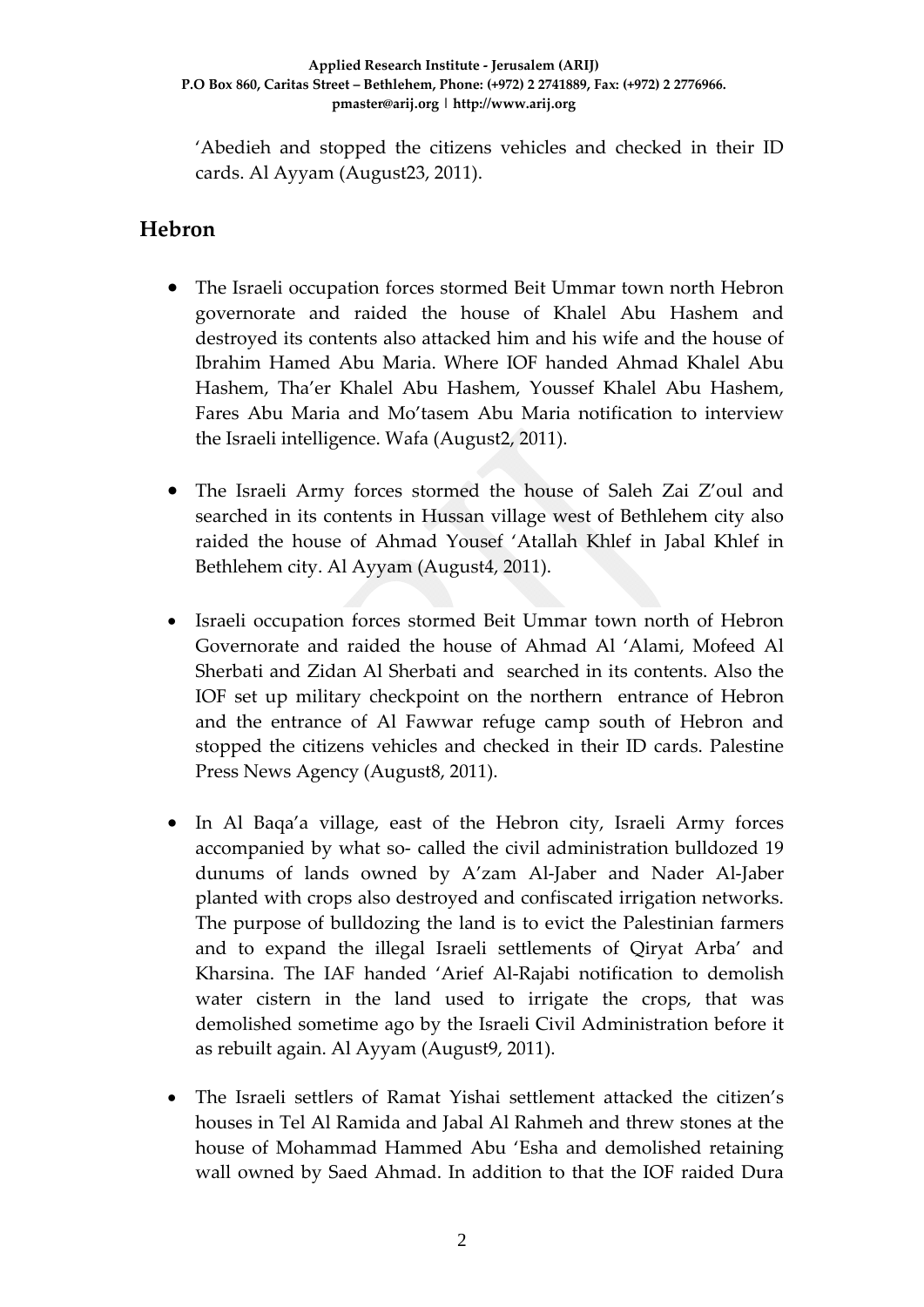town southwest of Hebron and searched the house of Ibrahim Issa 'Amro and messed with its contents. Al Quds(August12, 2011

- Group of Israeli settlers raided two Palestinian houses by using digging tools in Tel Al Ramieda in Hebron governorate and expelled their inhabitants out. Al Ayyam (August12, 2011).
- Israeli Army forces prevented Palestinians living in Al‐Fawwar refugee camp south of Hebron from accessing and obtaining drinking water from the nearby water spring. 3 Israeli military vehicles set up a checkpoint at the camp entrance and prevented the Palestinian residents from reaching the spring. Also the IAF raided several neighborhoods in Hebron and towns near the city, and set up several checkpoints for security reasons and stopped Palestinian vehicles, which obstructed vehicular and pedestrian movements. Israeli soldiers also fired gunshots and flares at dawn in Al‐Layyeh area in Edna, a town west of Hebron, under the pretext of military training. Al Ayyam (August16, 2011).
- The Israeli occupation forces set up military checkpoint in Al Fawwar Refugee camp south of Hebron governorate and on the entrance of Al Nabo Younis near Halhoul town , where they stopped and searched citizen's vehicles and checked the ID's card. In addition to that the IOF set up another checkpoint on the western entrance of Hebron and raided Tarqumia town west of Hebron and Yatta town near Kheleh Saleh area where they closed the road that lead to Al Kareml area east of Yatta town. Wafa [\(August16,](http://www.wafa.ps/arabic/index.php?action=detail&id=111086) 2011).
- Israeli occupation forces closed the northern entrance of Yatta, a town in the south of Hebron and started razing operations to agricultural lands owned by Fathi Shatat. Where the Israeli bulldozers uprooted dozens of fruit trees from his land. Al Quds (August17, 2011).
- Hundreds of Israeli settlers participated in a demonstration in Hebron, demanding to confiscate more Palestinian land in order to expand settlements in the West Bank. Issa 'Amro, member of Youth Against Settlements organization, said that the Council of Settlement in Hebron organized the protest, in which hundreds of settlers from various settlements called on the Israeli government to confiscate land and expand settlements to encourage Israelis to live in the West Bank. The protesters particularly called to expand Beit Romano, a settlement located in the old city in Hebron. Al Ayyam (August17, 2011).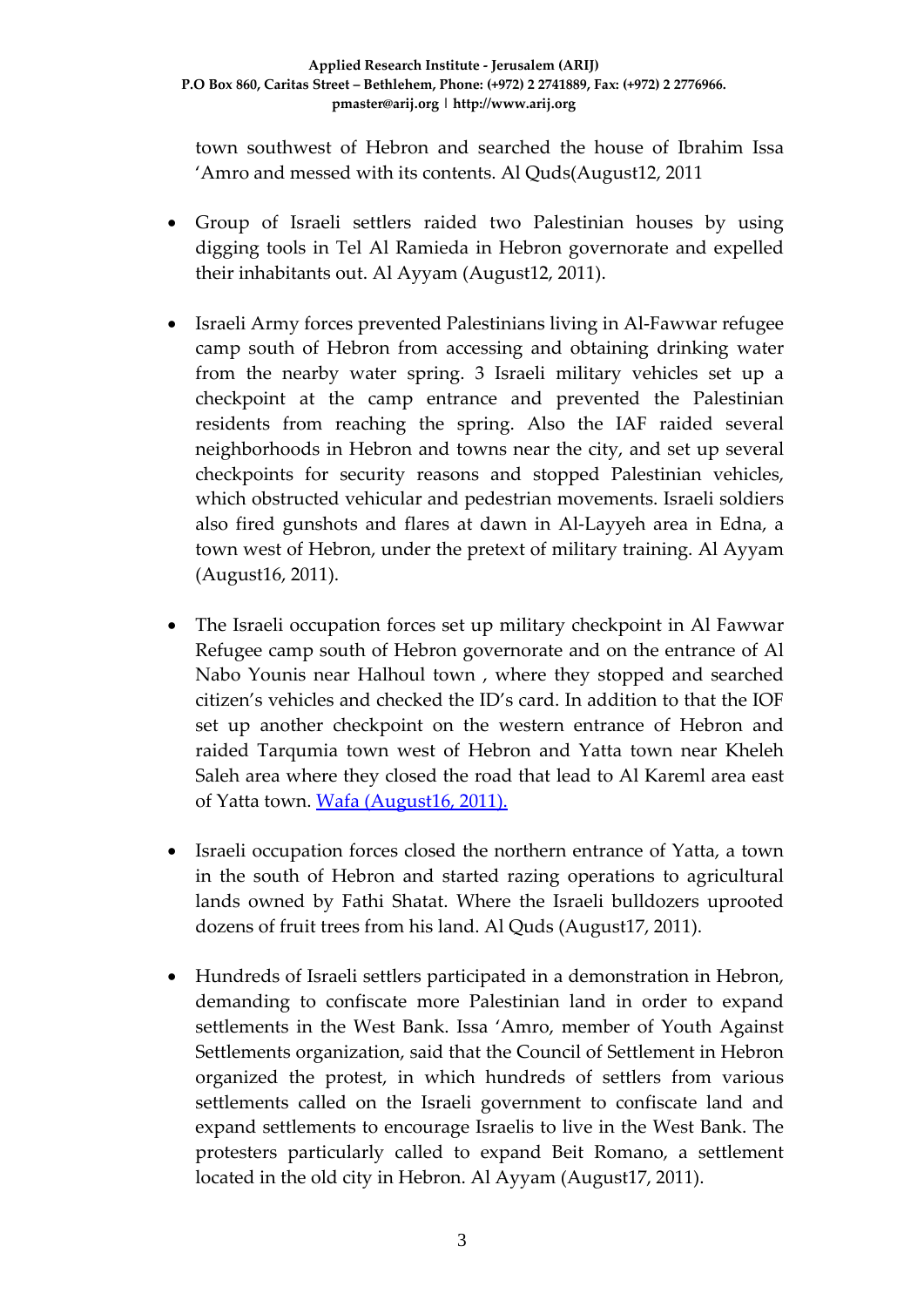- The Israeli Occupation forces handed over eight Palestinian residents from Sa'ir village northeast of the city of Hebron demolition orders notifying them that their houses (caravans and barrackses) will be demolished under the pretext of lacking building permits. The owners of the threatened houses are: Fadel Mohammad Shalaldeh, Jamil Mohammad Shalaldeh, Yousif Hamed Shalaldeh, Ahmad Issa Shalaldeh, Ahmad Abdel Rahim Shalaldeh, Mousa Mohammad Shalaldeh, Abdel Halim Abdel Hamid Shalaldeh, and Khalil Taleb Shalaldeh. Sa'ir Municipality (August17, 2011).
- Israeli guards of Beit Ein settlement north Beit Ummar town in Hebron governorate fired at Palestinian farmers who were working in their lands near the settlement and hindered them from accessing their lands. Of the Framers, the following were known: Ali Thalji, Mohammad 'Adi and Hani 'Adi. Also the Israeli occupation forces that stationed at Beit Ummar entrance destroyed Palestinian vehicles owned by Rami Hassan Abed Abu Hashem and Ghazi Hassan Mohammad Al 'Alami. Al Ayyam (August18, 2011).
- The Israeli occupation forces stormed several Palestinian houses in Hebron governorate and messed with its contents. The owners of the houses are: Hussein Kamal Yaghmour, 'Aez Ahmad Gharib and Issa Ahmad Gharib. Also the IOF raided Yatta, Halhoul and Al 'Aroub camp and stopped the vehicles and checked the ID cards which caused obstructed the vehicular movements. Al Ayyam (August19, 2011).
- The Israeli occupation forces detained tens of Palestinian citizens and checked in their ID cards on the entrance of Beit Ummar town north of Hebron governorate. Where the IOF destroyed the furniture and the seats vehicle of Rami Hassan Abu Hashem .Al Ayyam (August19, 2011).
- The Israeli occupation forces stormed Hai "Abu Al Kteleh" in Hebron city and carried out an intensive house search for and prevented the ambulance from reaching the houses. Of the owners, the following were known: Ali Qawasmeh and Hassan Qawasmeh. Also the IOF set up military checkpoint on the entrance of Beit 'Awa town west of Hebron and stopped the vehicles and checked in their ID cards' Ayyam (August22, 2011).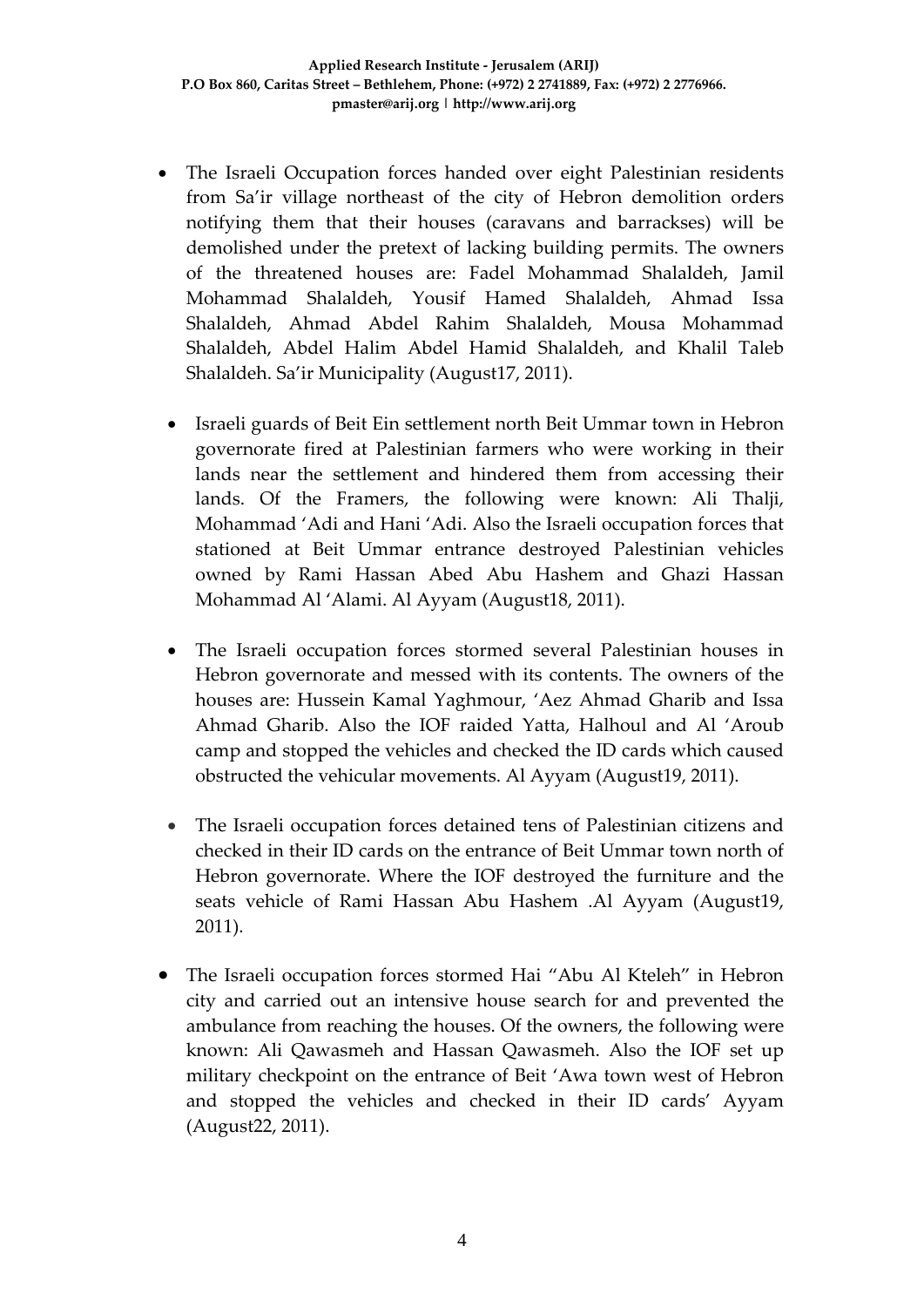- The Israeli occupation forces with 9 military vehicles stormed Wadi Abo Ktelah Hebron city and demolished 2 outdoor rooms owned by Ali Darwish Al Qawasmi. Maannew (August22, 2011).
- The Israeli occupation forces and the so called civil administration accompanied Israeli bulldozers and truck stormed Al Baqa'a area east of Hebron governorate confiscated water pipes used to irrigate about 25 dunums of lands of agricultural lands. It is worth to point out that it is the third time in row that the IOF confiscate the water pipes to expel the farmers and to expand Qiryat Arba' and Kharsine(Ramat Mamre) settlements. Wafa [\(August22,](http://www.wafa.ps/arabic/index.php?action=detail&id=111475) 2011).
- Israeli settlers of Beit ʹAyn settlement uprooted 50 trees of olive, Plum and grapevines in Wad Abu Al Reesh area in Beit Ummar own in Hebron city. The uprooted trees are planted in 40 dunums of lands owned by Hammad Abed Al‐Hamid Al‐Sleibi and his brothers. Wafa (August23, 2011).
- Israeli Army forces accompanied by what so‐ called the civil administration bulldozed about 20 dunums of lands cultivated with vegetables and confiscated irrigation networks owned by Samih Al‐ Rajbi, Mohammad Al‐Rajbi and Ismail Al‐ Rajbi in Al Baqa'a village east of the Hebron city. Al Ayyam (August25, 2011).
- Israel is allowing Jewish settlers to expand a building in Hebron, one of the West Bank's most volatile cities. Israeli Defense Minister Ehud Barak's office said that he gave the building permit to house a kindergarten in Beit Romano, a structure built in the late 1800s by a Jewish merchant. Al Quds (Augut27, 2011).
- The Israeli occupation forces stormed several neighborhoods in Hebron city and searched the houses of Mos'ab Khalel Abu Eshkhedem, Amjad Abu Rmouz and Fathi Al Joulani. Also the IOF handed Hamoud Sa'ed Al Joulani and Muhanad Mussa Abu Eshkhedem notifications to interview the Israeli intelligence. Moreover they set 2 military checkpoints the first was on the northern entrance of Hebron while the second was on Al Dahrieh town southwest of Hebron and started checking Palestiniansʹ IDs and their cards. Al Quds (August30, 2011).
- Israeli settlers of Beit 'Ayn settlement uprooted Almonds, Apricots, Craps and Quince trees planted in 70 dunums of lands owned by Hamd Al‐Slebi, Abed Allah Al‐Slebi and Muhamad Al‐Slebi in Abu Al‐Reesh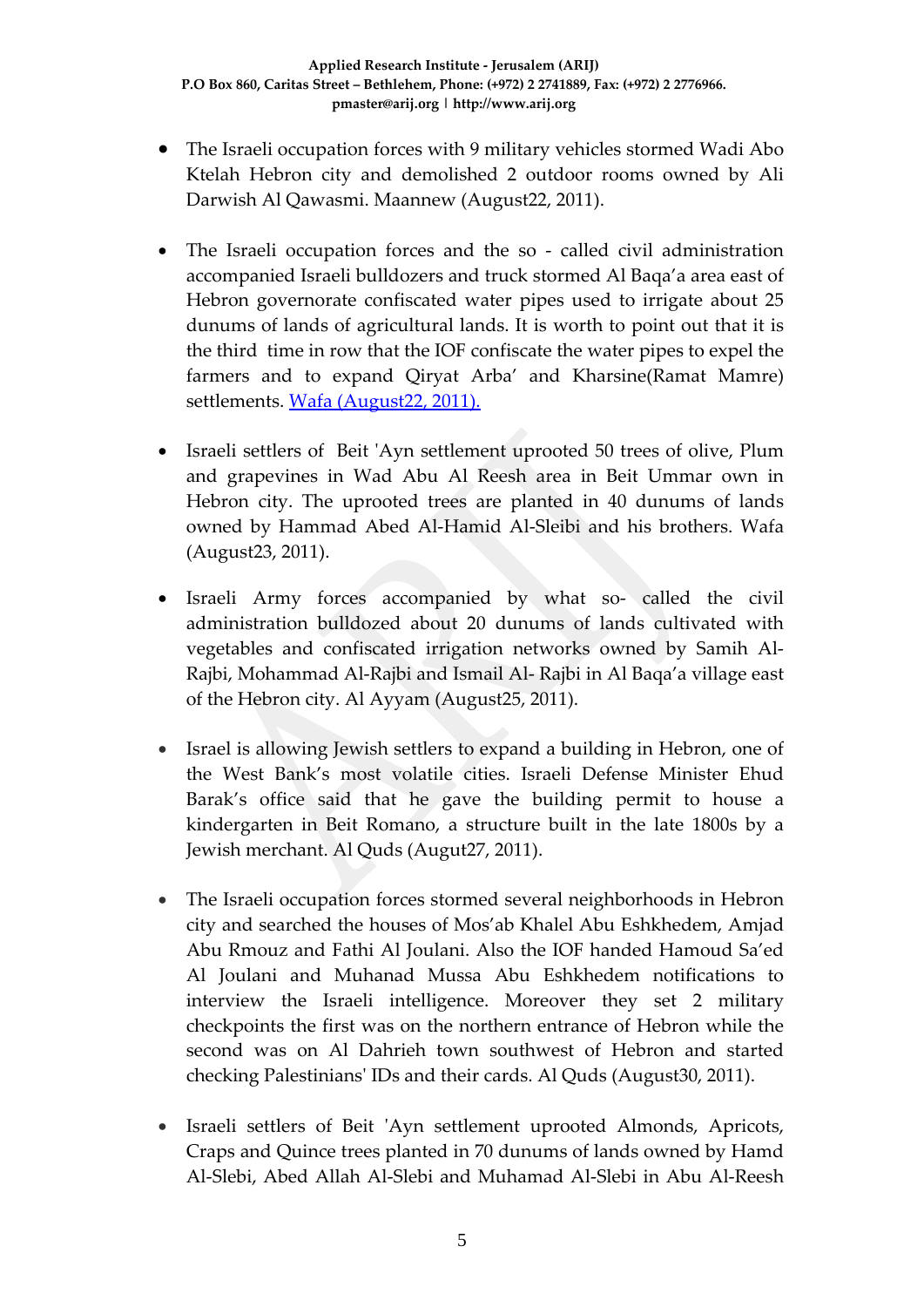area in Beit Ummar town in Hebron city. Where the Israeli occupation forces prevented the farmers from reaching their lands. Al Ayyam (August30, 2011).

## **Jerusalem**

- Interior Minister Eli Yishai approved on Sunday plans to develop an additional 4,700 housing units in the Haredi city of Harish in Wadi Ara. The expansion is part of an ongoing government plan to designate the new housing bloc in Harish as a Haredi‐only settlement. The government has already planned to build 4,100 housing units for the new city, which was approved in 2010.Al Quds (August 1, 2011).
- Jerusalem Municipality officer's raided land owned by Mohammad Siam in Hai Wadi Hilweh in Silwan town attempted to evict the protest tent and confiscated all its contents in order to establish settlements and tourism projects where Israeli plans to convert the land and other 4 piece of lands belonging to local Palestinian families, into parking. The targeted land is about 750 meter square on which protest tent sit in 8 years ago and sheep barn. Al Quds (August2, 2011).
- The Building and Planning Committee of the Israeli municipality of Jerusalem approved building 930 new housing units in the settlement of ʹHar Homaʹ on the lands of Abu Ghneim Mountain, south of Jerusalem. The Israeli municipality of Jerusalem said that it will be bidding for construction to the contractors in the upcoming days. The Israeli seventh channel website, said that approving this decision came after freezing biddings to build new housing units in this settlement two years ago. The site also said that the Israeli Interior Minister, Eli Yishai, gave his instructions to the ministry's staff to speed up the necessary permits for construction, in order to allow the construction of several settlement units in various locations, to resolve what he called the problem of housing and high costs in the settlements. Al Ayyam (August5, 2011)
- Under the Police protection, Extremist Jewish groups continue their presence for the second day in Al –Aqsa mosque, roaming its courtyards on the occasion of Tisha B'av, the Jewish commemoration of the destruction of the alleged Temple. Al Quds (August10, 2011).
- Interior Minister Eli Yishai approved an additional 1,600 housing units in the Ramat Shlomo neighborhood of east Jerusalem. The interior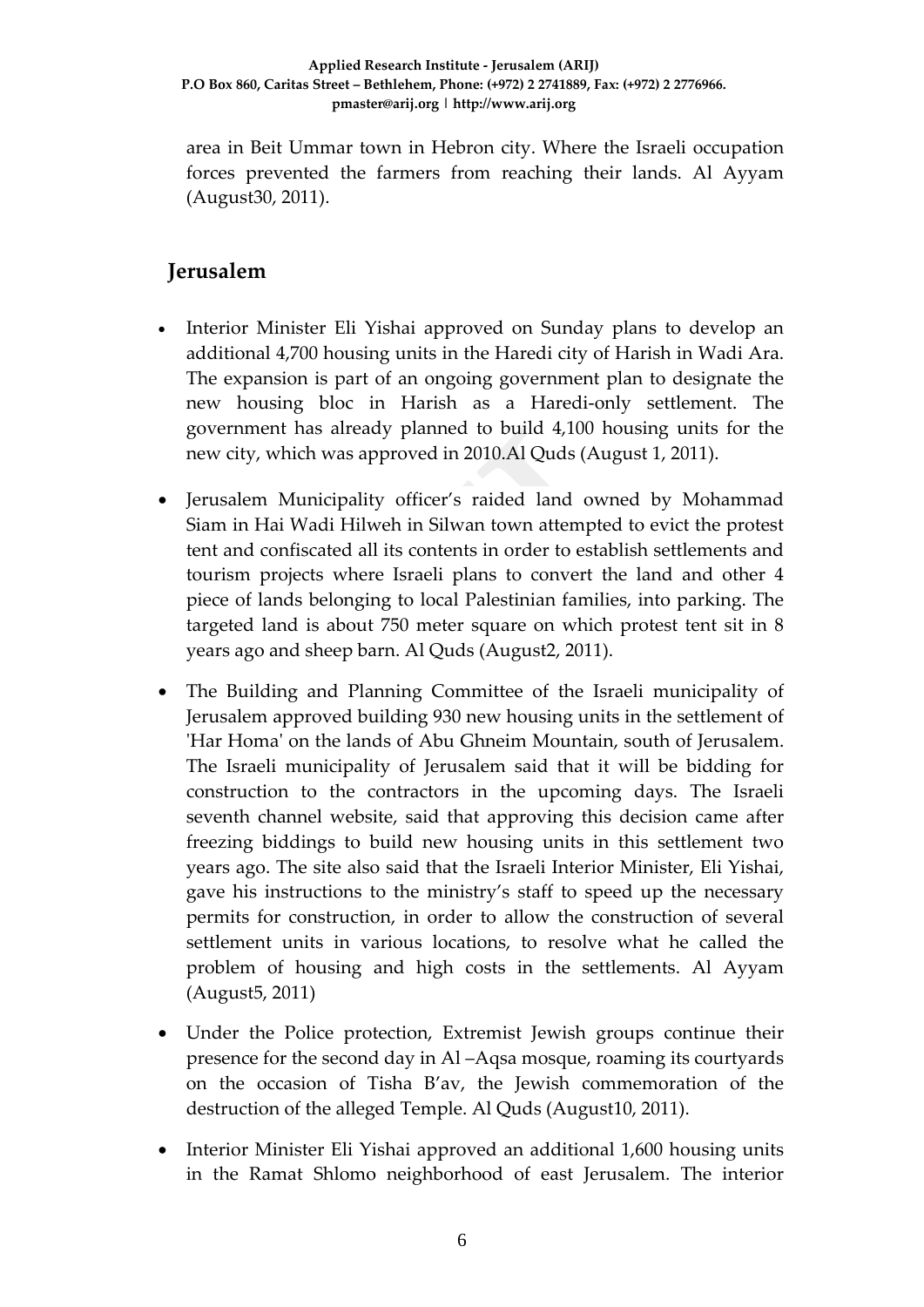minister was expected to approve in the coming days an additional 700 housing units in east Jerusalem Pisgat Zeʹev and another 2,000 in Givat Hamatos. Jpost (August11, 2011). & Al Quds

- The Israeli occupation forces demolished 60 square meters area house of Majed Al Rajabi in Hai Al Baqa'a southwest Jerusalem city under the pretext of lacking permits. Mr. Rajabi said that the IOF handed him demolition order a week ago and he had purchased the house seven years ago when it was deserted shop. It is worth to mentioning that it is the second home he owned to be demolished, with the first in the area of Beit Hanina neighborhood, north of the Old City in Jerusalem city in 2009. Also the Israeli authorities handed his son‐in‐law notification order to demolish 40 meter square house which he bought before 4 years ago. Al Quds (August11, 2011).
- The Israeli occupation forces with Army vehicles stormed B'er Ayoub area in Silwan town and wandered in Ha Al Bustan.Al Ayyam (August14, 2011).
- The Israeli Army Forces with the Israeli military vehicles stormed Al Shiah area in Hai Ras Al Amoud in Silwan town and raided the house of Ishak Arafeh and searched in its contents also forced the residents to evacuate their house. Al Ayyam (August21, 2011).
- For the second times in row in two days the Israeli occupation forces and the Israeli police raided the house of Taher Salah 'Arfeh from Hai Ras Al Amoud in Silwan town and messed with its contents forcing its residents to get out the house. Al Quds (August25, 2011).
- Israel is building a new section of the separation wall in Shu'fat and Anata, which will cut off the areas connection to Jerusalem besides check‐point entrances .The workers put at the crossings new cement blocks in order to complete construction of the crossing place at the entrance to the military camp of Shuafat. Where the cement blocks were put on the confiscated land has an area of more than 11 thousand square meters. Since the completion of construction of the wall will prevent the people of Shufat and the suburb of peace and Ras Khamis, Ras Shehadeh's, and hold Jerusalem ID have access to the city for work or to school or to receive treatment through the crossing to the military. The Israeli authorities plan to build a "crossing" at the entrance of the camp includes several routes and postal services and the tax offices of the National Insurance Institute and the rooms of the arrest, leading to isolate it from the city of Jerusalem. Al Quds(August26, 2011).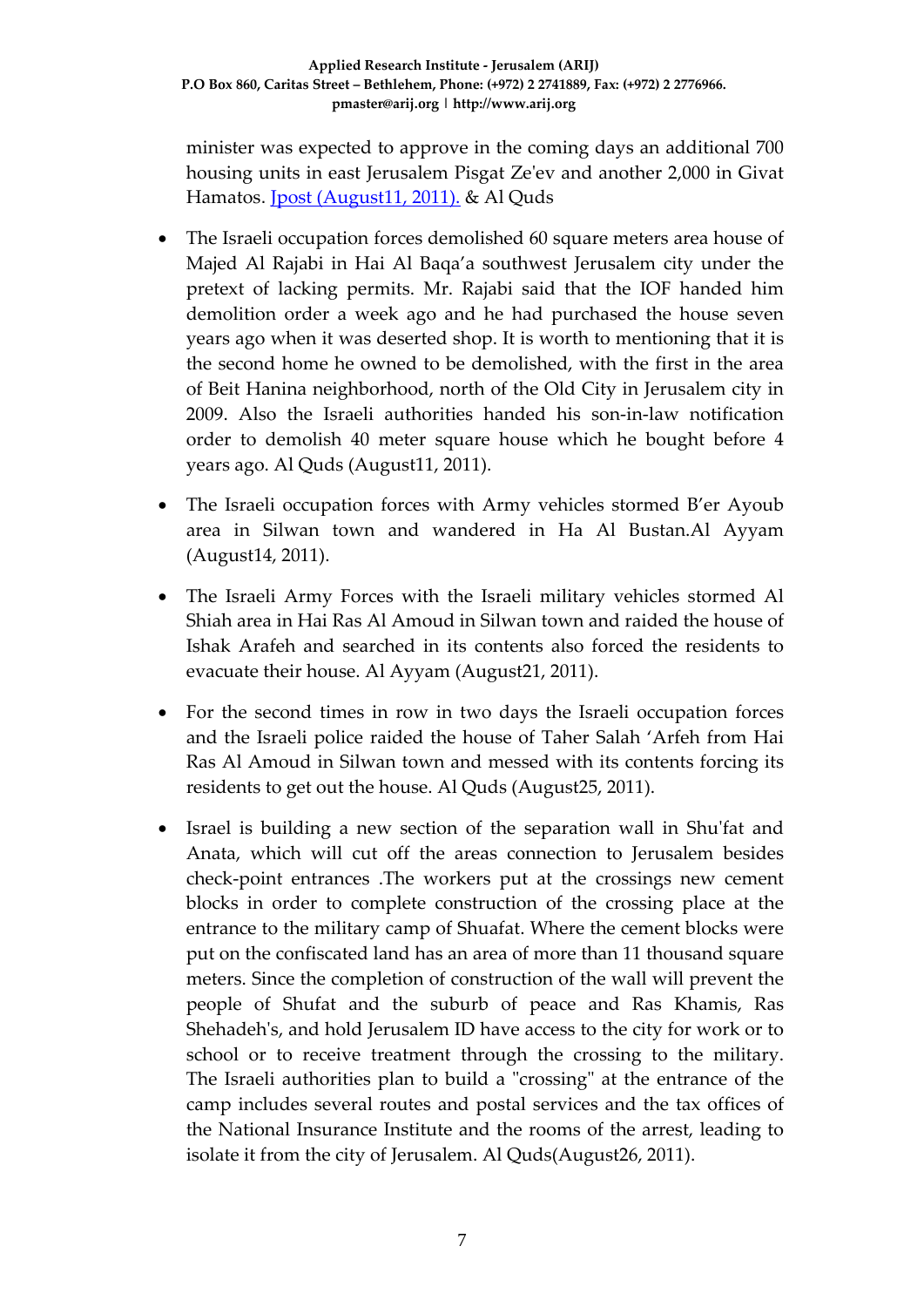• The Jerusalem Municipality has confiscated 4 dunums of privately owned Palestinian land in the East Jerusalem neighbourhood of Sheikh Jarrah, near the tomb of Shimon Hatsadik (Simeon the Righteous). This is part of a plan initiated by the Jewish settlers in the neighbourhood, who wish to expand access to the tomb as a site of pilgrimage. Al Quds (August 29, 2011).

## **Ramallah**

- The Israeli Army forces continued for the third day in row with its attacks on the Nabi Saleh village in Ramallah governorate where they stormed the village and fired the tear gas and gunshots. Also the IAF closed the entrances of the village and prevented the vehicles from entering or exiting the village. Al Quds (August9, 2011).
- The Israeli settlers set fire into 2 vehicles owned by Abed Al Ghani Yassin from Dura Al Qare' village east of Ramallah governorate. Al Quds (August20, 2011).
- The Israeli settlers set fire into 100 olive trees in Mukhmas village southeast of Ramallah governorate. Al Ayyam (August26, 2011).
	- Israeli army opened road 466 near Ein Seinya, to the north of Ramallah. The Israeli army closed the road in 2002 under the pretext that Palestinian fighters used it to launch attacks against Jewish occupiers**.** The 10-kilometer road, which begins from the entrance of Beit El settlement to the northern entrance of Ein Seinya, connects Ramallah with cities in the West Bank. Al Quds (August27, 2011).

## **Jenin**

• Israeli Occupation forces set up a military checkpoint at the crossroad of 'Araba town southwest of Jenin governorate. The IOF carried out a thorough inspection to Vehicles driving the road. Also the Israeli vehicles raided Bier Al Basha village and stopped the citizen's vehicles and checked in their ID cards. Al Ayyam (August5, 2011).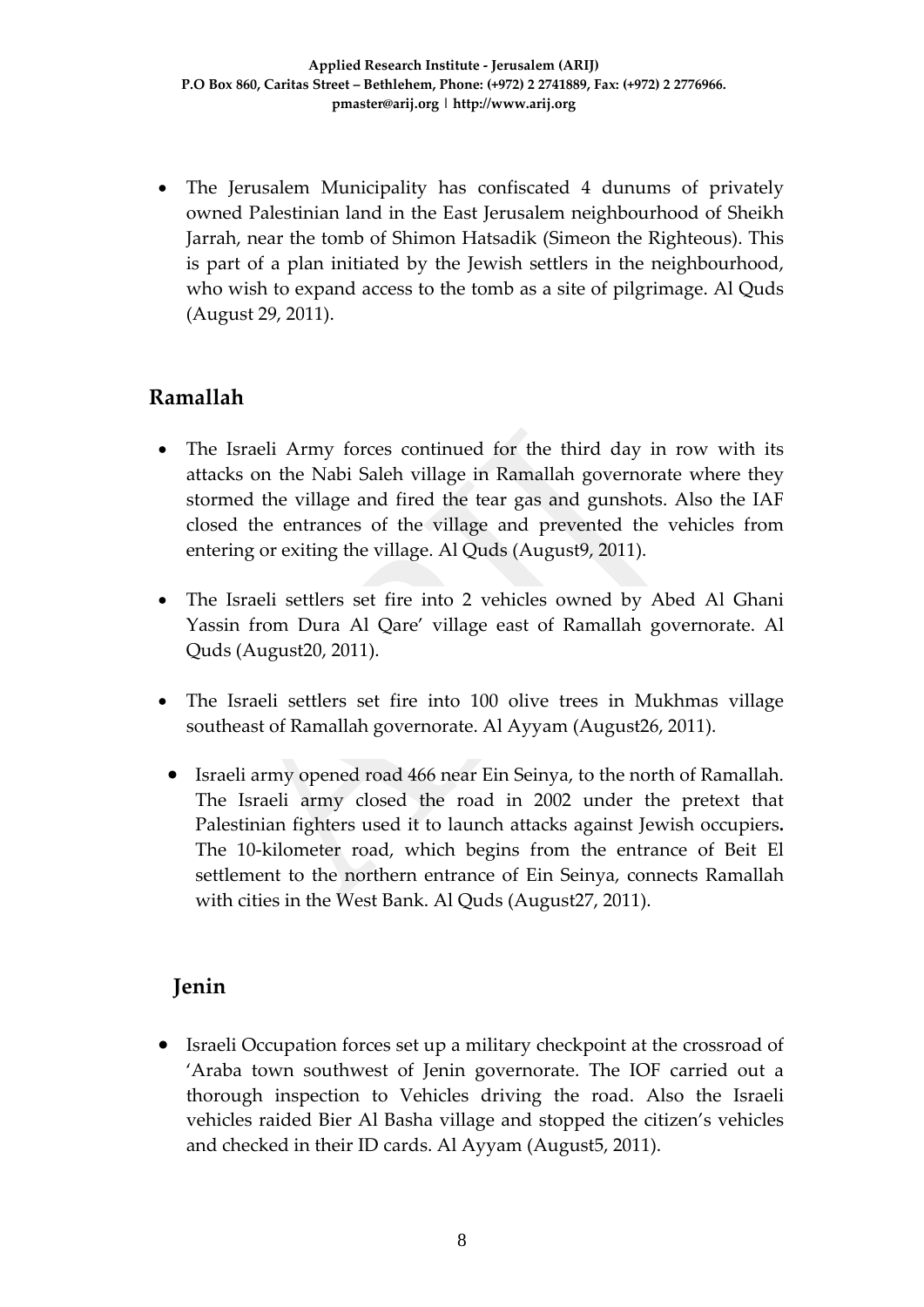- The Israeli occupation forces set up military checkpoints on the crossroad of 'Araba town, on Jenin‐ Nablus street, near Al Shohada triangle and on the entrance of 'Antara village south Jenin governorate and stopped the citizen's vehicles and checked the ID cards. Al Ayyam (August11, 2011).
- The Israeli occupation forces set up two military checkpoints, the first was set up between Kafer Ra'i and Fahmeh towns while the second was set up at the entrance of 'Anza village and started checking Palestiniansʹ IDs and their cards. Al Quds (August12, 2011).
- Israeli occupation forces are conducting a large-scale military training on Palestinian lands adjacent to residents' houses in the northern Jordan Valley Areas, in Tubas governorate. Where the IOF stormed Al‐Boke'a area and al‐Aqaba village and carried out surveillance and inspection campaigns in addition to repeated extensive military trainings, which lead to the destruction of the infrastructure and fields as well as prevent shepherds from herding their cattle. Al Ayyam (August15, 2011).
- Israeli Occupation forces set fire in tens of dunums of agricultural land planted with olive trees in Barta'a Al Sharkieh south of Jenin city where the IOF prevented the civil defense crews to extinguish the fire. Al Ayyam (August18, 2011).
- The Israeli settlers set fire into areas south of Jenin governorate and planted with trees near the evacuated settlement of Homesh. [Wafa](http://www.wafa.ps/arabic/index.php?action=detail&id=111740) [\(August25,](http://www.wafa.ps/arabic/index.php?action=detail&id=111740) 2011).
- The Israeli occupation forces prevented citizens from the residential communities east of Jenin city from entering the city. Where the IOF set up military checkpoint on the crossroad of Hai Al‐Al Mania (Al‐ Al Mania neighborhood that connect with 11 residential communities and announced it as military area. And another checkpoint was set up on the crossroad of Faqu'a and Deir Ghazaleh village northeast of Jenin city and started checking Palestiniansʹ IDs and their cars also many flying checkpoints were set up. Al Ayyam (Augusy27, 2011).
- The Israeli occupation forces stormed Al Yamoun town west of Jenin governorate and stationed in a house under construction owned by 'Ala' Husni Abu Al Haeja'. Wafa [\(August28,](http://www.wafa.ps/arabic/index.php?action=detail&id=111787) 2011).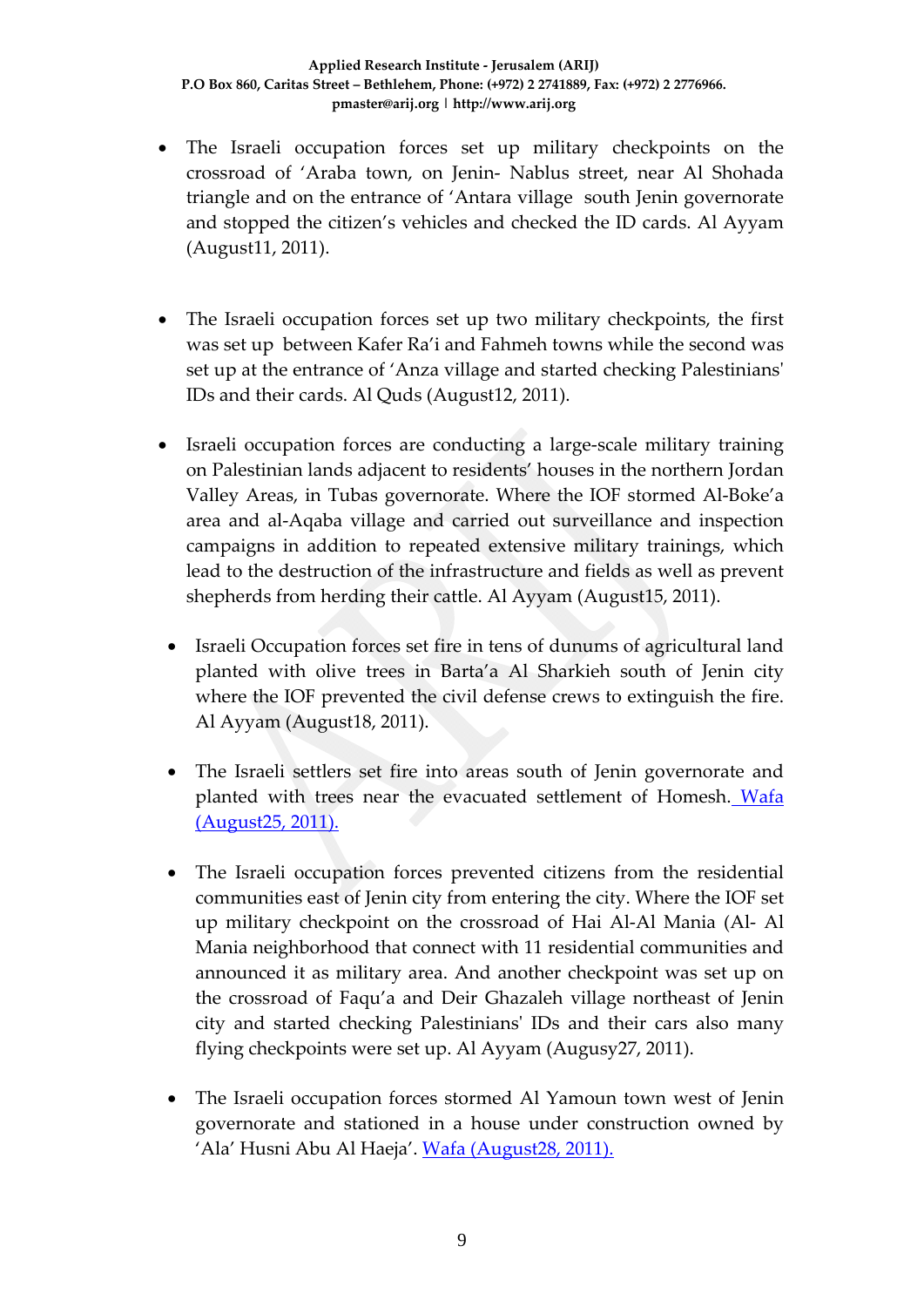• The Israeli occupation forces set up military checkpoint on the road to Jenin‐ Nablus located between the crossroad of 'Araba town and Bier Al‐ Basha village and started checking Palestiniansʹ IDs and their cars. Wafa (August29, 2011).

# **Salfit**

- Defense Minister Ehud Barak has approved plan for the construction of 277 housing units in Ariel settlement, north of Salfit in Nablus governorate, and an additional 100 housing units for later stage, designated to house Israeli settlers evacuated from Netzarim settlement previously in Gaza in 2005.The housing units are going to be structured in Noyman neighborhood. Barak claimed that these additional housing units will be designated to resolve the current housing crisis in Israel. Al Quds (August16, 2011).
- The Israeli occupation forces set up military checkpoint on the main entrance of Qarawat Bani Hassan village west of Salfit governorate and started checking Palestinians' IDs and their cars. *Wafa [\(August](http://www.wafa.ps/arabic/index.php?action=detail&id=111131) 16 2011).*
- Herds of Israeli settlers attacked on olive trees in Wadi Qana area in the lands Deir Estyia in Salfit governorate and destroyed 8 olive trees and 2 lemon trees owned by Abed Al Razek Mansour and Qassem Naser Mansour. Al Ayyam (August28, 2011).
- The Israeli settlers uprooted 32 olive saplings owned by Abed Al Karem Ahmad Mansour in Wadi Qana North West of Deir Istya village in Salfit Governorate. Wafa(August31, 2011)

## **Nablus**

- The Israeli settlers set fire in the lands of Burin village south of Nablus city and caused the complete burning of the trees and the agricultural lands. Al Ayyam (August 5, 2011).
- The Israeli occupation forces removed road gate that has blocked on a main road to Nablus city for nine years under the claim it was a closed military road used only by Shifa Shamron settlement. When the road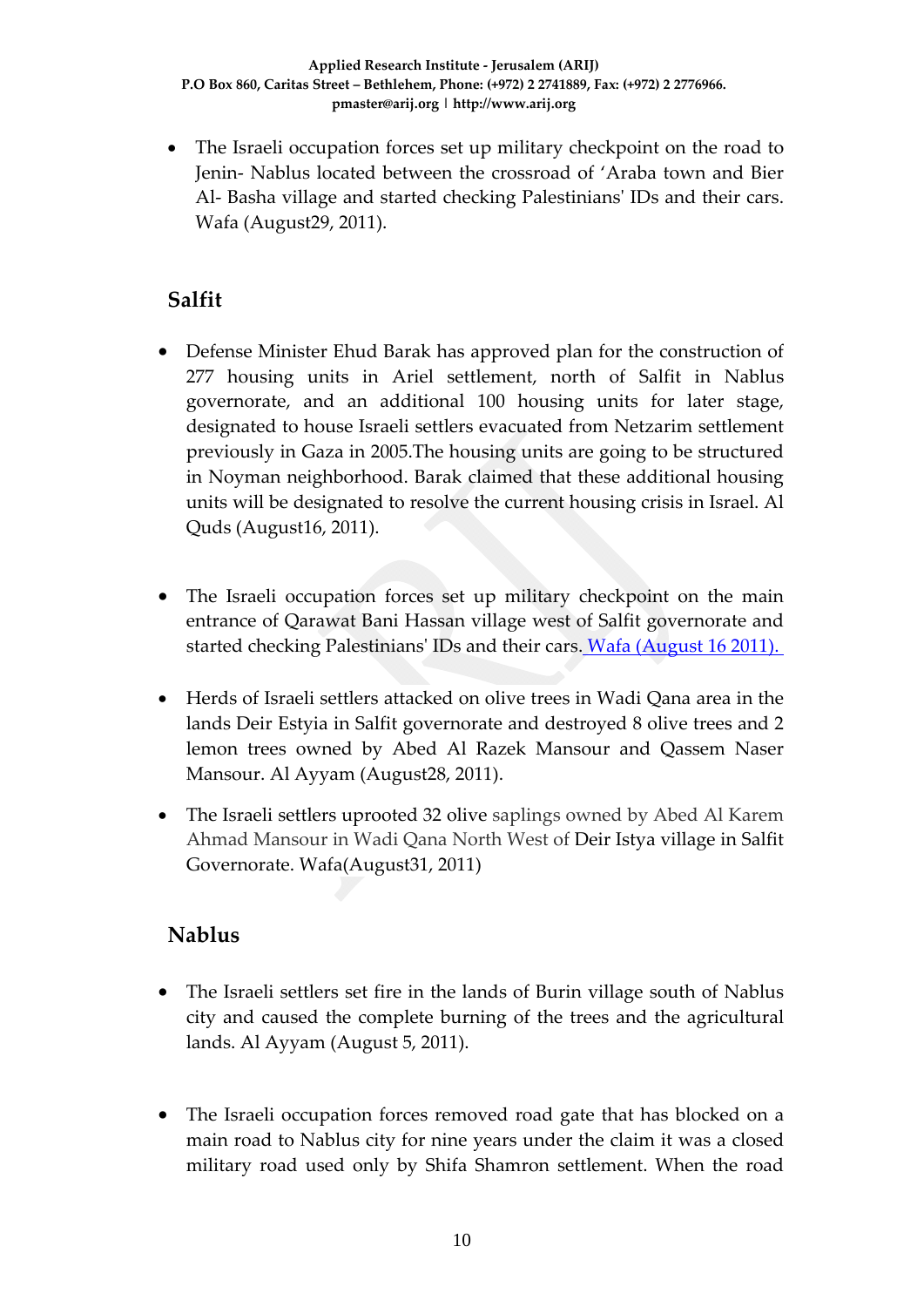was closed the villagers of Al Naqoura northeast of Nablus city used to take long drives to reach Nablus when the road was closed. Al Ayyam (August9, 2011).

- The Israeli Army forces raided Iraq Burin village southwest of Nablus city and fired tear gas on the citizens. Al Ayyam (August10, 2011).
- Israeli settlers began expanding an illegal settlement outpost south of Nablus in the northern West Bank. The settlers began putting up readily assembled houses in the outpost they have placed four caravans on the site and are proceeding to add more. Wafa [\(August16,](http://www.wafa.ps/arabic/index.php?action=detail&id=111090) 2011).
- The Israeli settlers set fire into Palestinian agricultural lands north of Nablus city. The targeted lands located in the surrounding areas of the evacuated settlement of Homesh. Al Ayyam (August17, 2011).
- The Israeli occupation forces announced Iraq Burin village closed military area and set up 2 military checkpoints, the first on the road that connect the village with Nablus city and the second was set up at the sub-road which connect Tell village and started checking Palestinians' IDs and their cards. Al Quds (August21, 2011).
- Israeli settlers uprooted 75 olive trees in Merah area near Qasra village southeast of Nablus city. Al Quds (August22, 2011).
- The Israeli occupation forces stormed Qesra town southeast of Nablus city. The IOF and the Israeli settlers raided several fields planted with olive trees and destroyed some of the trees. Al Ayyam (August27, 2011).
- The Israeli settlers of Yesh Kodesh outpost attacked Qesra village east of Nablus governorate and destroyed and uprooted 270 olive seedlings owned by number of Palestinian citizens. Also they threw stones at the Palestinian vehicles on the road of Nablus –Ramallah. Al Ayyam, (August30, 2011).

# **Qalqilyia**

• 32 olive trees were set in fire in Kafer Kadoum village in Qalqiyia governorate after the Israeli troops fired tear gas.  $\overline{Al}$  [Quds](http://www.alquds.com/news/article/view/id/287136) & Palestine Press News Agency (August13, 2011).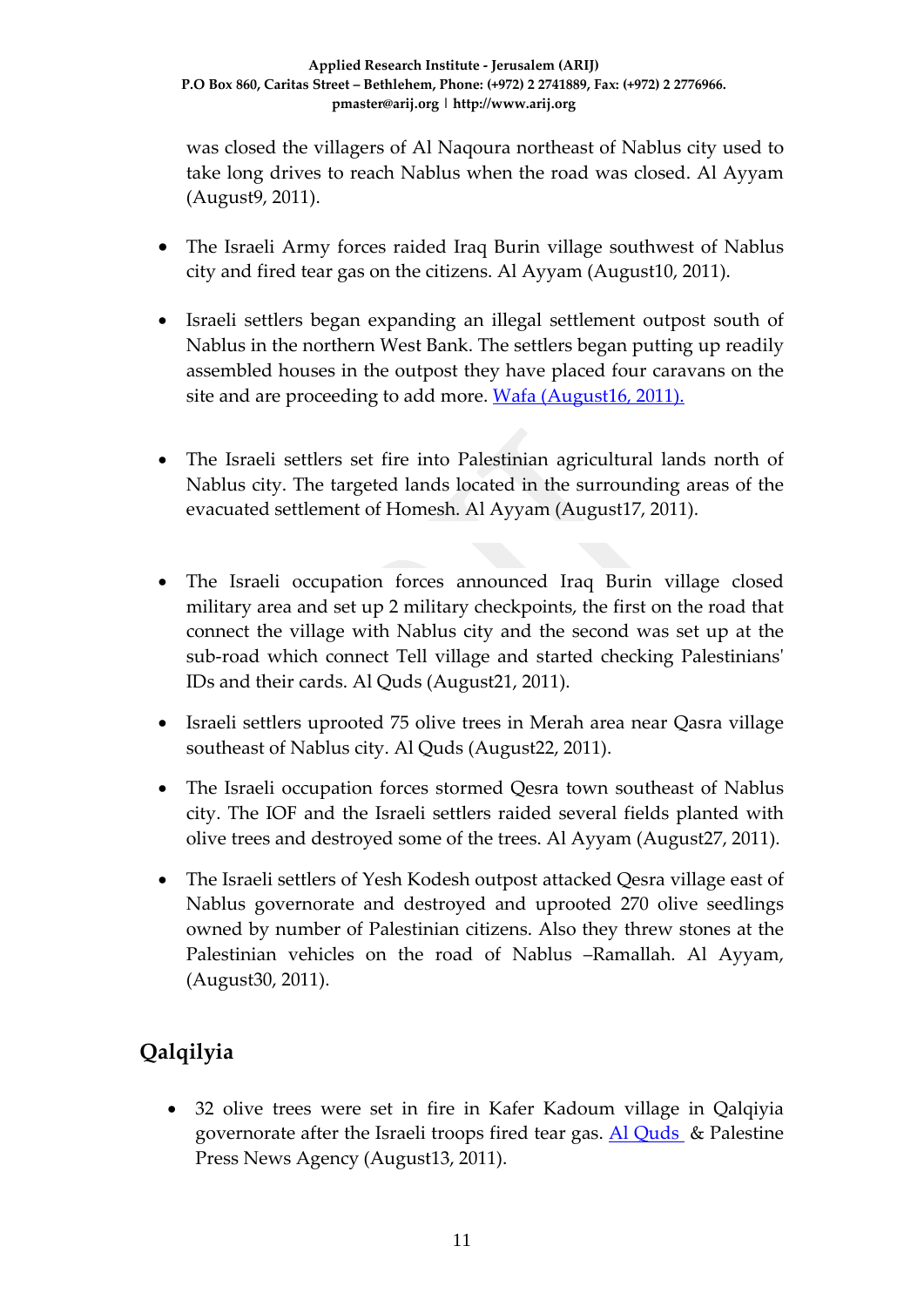## **Tulkarem**

- Israeli occupation forces closed the 'Anab checkpoint fro two hours and prevented Palestinian vehicles from accessing the checkpoint and checked the ID cards. Al Ayyam (August5, 2011).
- The Israeli occupation forces set up flying checkpoint on the crpossroad of Beit Leed and stopped the vehicles and checked citizens' ID 's which caused obstructed the vehicular movements. Al Ayyam (August 5, 2011).

## **Tubas**

The Israeli occupation forces raided the houses of Ahmad Khaled Ahmad Bani Odeh and Abed Allah Jihad Bani Odeh in Tamoun town in Tubas governorate and caused damages to the contents. Al Ayyam (August13, 2011).

# **Jericho**

• Israeli occupation forces served a notice to a Palestinian citizen in Nuwaima area in Jericho city to razed water well water under the pretext that it was built without permit located in area C of the West Bank. Zuhair Manasra, the head of the society of palm growers in Jericho indicated that the IOF claim that the water well was located in area C adding that it is located in area A. This decision would lead to the death of 400 palm trees in the area. IOA seeks to redirect all water resources in the Jordan Valley to serve 30 Jewish settlements there inhabited by 9500 settlers who consume double the consumption of the entire Palestinian population in the West Bank.Al Ayyam (August11, 2011).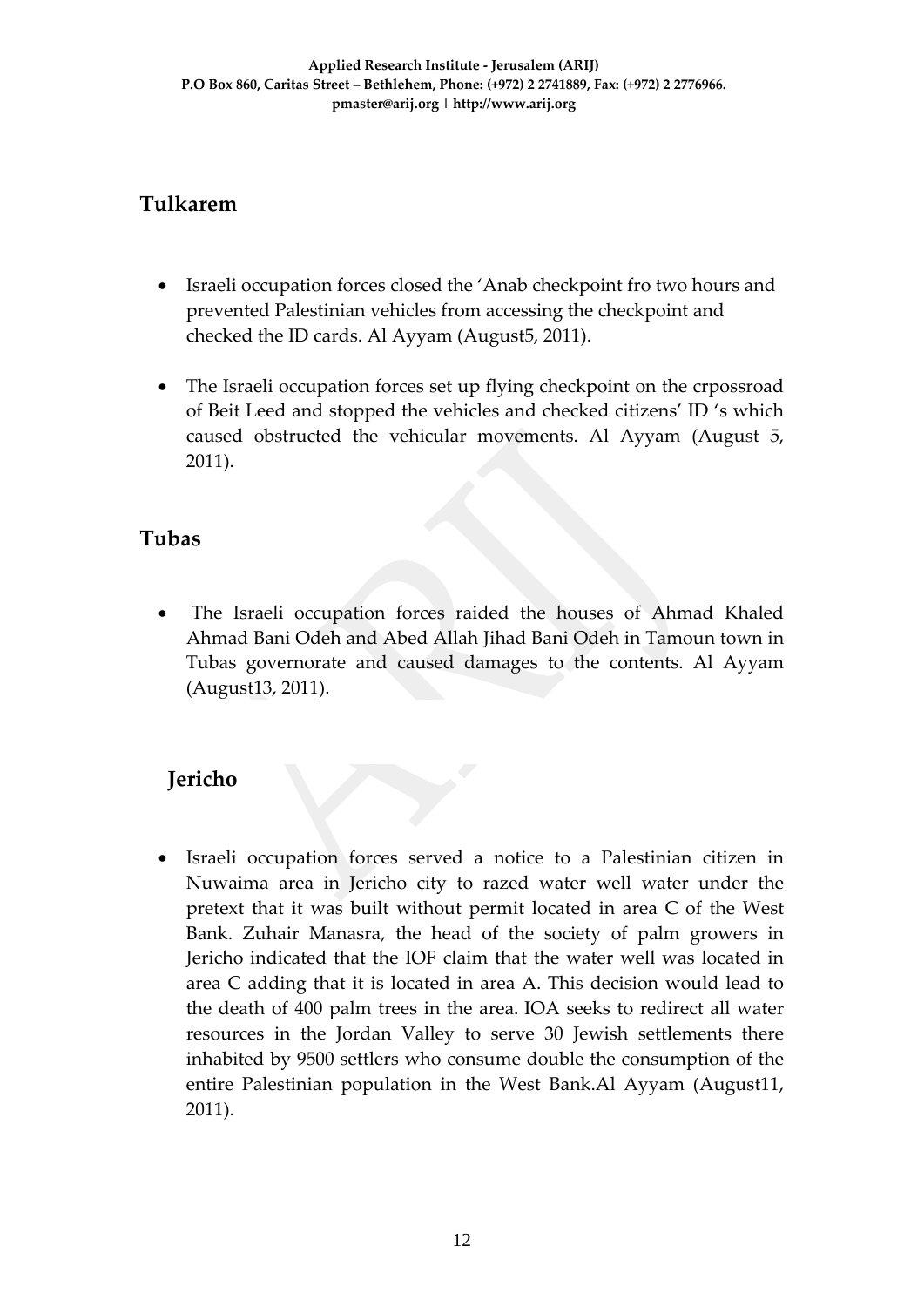- The Israeli occupation force stormed into shepherds area located in north of the valley and conducted the inspections in the area. The IOF forced the citizens to get out from their homes. Al Quds (August12, 2011).
- The Israeli Authorities issued a warning to halt the maintenance works of Nuwaima mixed school in Jericho city. Al Ayyam (August13, 2011).

### **Gaza**

- The Israeli Air Force Aircraft fired two missiles at Beit Lahiya town north of Gaza strip. The airstrike coincided with a similar strike by the Israeli gunboats, which targeted a group of fisherman on the shores of Rafah south of Gaza strip. Also an Israeli F‐16 plan bombed the tunnels area in the Al Barazil neighborhood east [of](http://www.wafa.ps/arabic/index.php?action=detail&id=110466) Rafah city causing damages to the targeted area. Wafa [\(August2,](http://www.wafa.ps/arabic/index.php?action=detail&id=110466) 2011).
- The Israeli Army forces with military vehicles moved approximately hundreds of meters into Hai Al Shaja'ieh east of Gaza strip and started to seizure agricultural lands in the area. Al Quds (August9, 2011).
- The Israeli Bulldozers has damaged a communication cable and cut the phone and the internet networks in Gaza strip. The blackout was caused late on Tuesday by a military bulldozer operating in Nahal Oz. Al Ayyam (August10, 2011).
- The Israel Defense Forces launched five airstrikes at targets in Gaza Strip, killing one gunman and wounding five other people. [Haaretz](http://www.haaretz.com/news/diplomacy-defense/idf-airstrike-on-gaza-strip-reportedly-kills-hamas-gunman-1.378866) [\(August16,](http://www.haaretz.com/news/diplomacy-defense/idf-airstrike-on-gaza-strip-reportedly-kills-hamas-gunman-1.378866) 2011).
- The Israeli Defense Force targets in the Gaza Strip targeted the tunnels in Rafah city south of Gaza strip, as well as tunnels in Hai Al Salam and Yabna camp. Wafa [\(August19,](http://www.wafa.ps/arabic/index.php?action=detail&id=111275) 2011).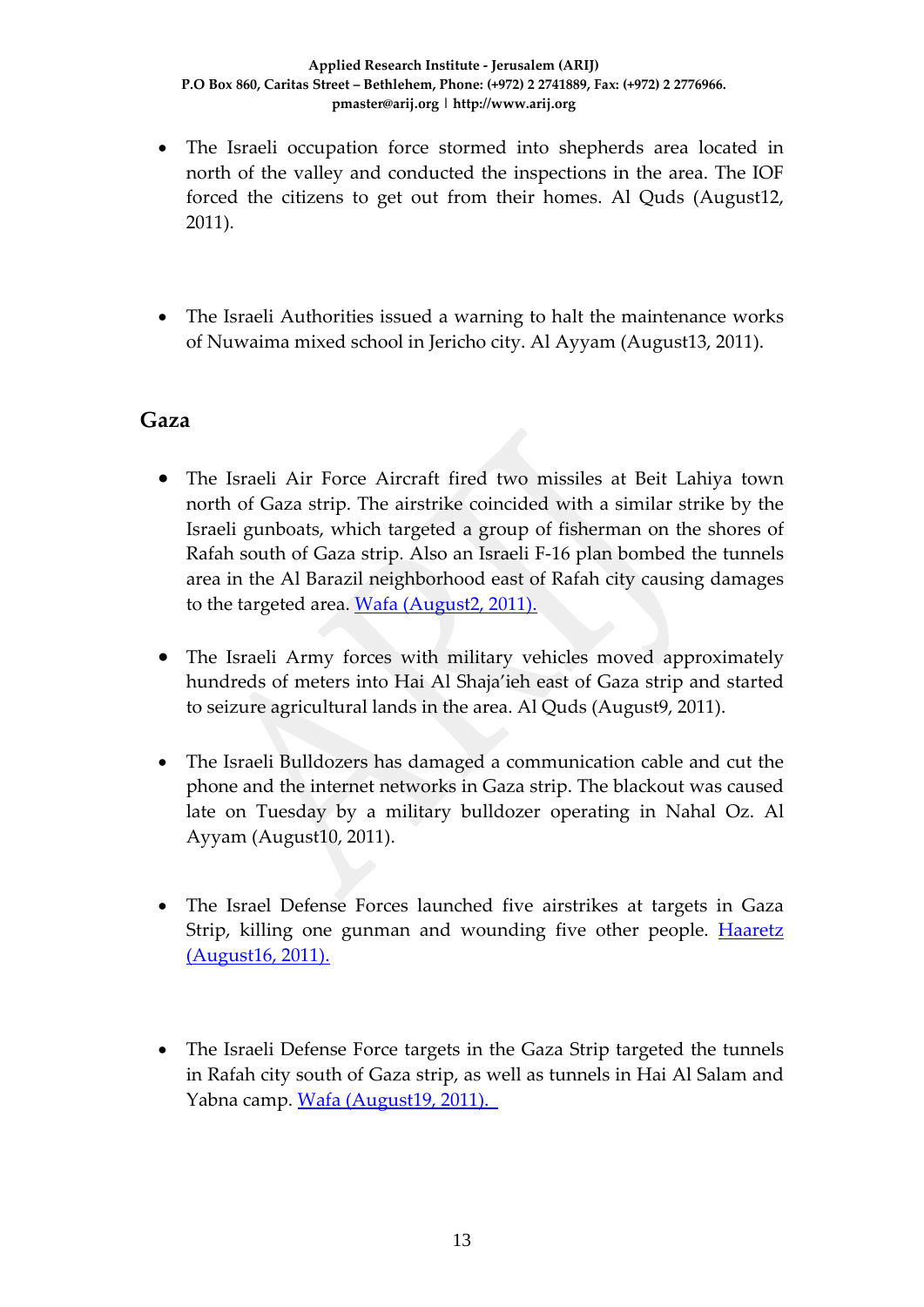- The Israeli aircraft shelled on Qarara town northeast Khan Younis targeting empty agricultural land and on area near the Al Badawieh (Em Al Nasser) in Beit Hanoun town north Gaza strip. Al Ayyam (August20, 2011).
- The Israeli aircraft launched series of air raids targeting several locations one of the targets was on a car wash in 'Absan town east of Khan Youins in Gaza strip. And another serial raid targeted Al Zana area no casualties were reported in the strike. Al Ayyam (August20, 2011).
- Israeli aircraft launched series of air raids on Rafah and Khan Younis governorates and targeted house owned by Hamad family in Al Shokeh to the east of Rafah. The raids led to destruction to the house and fear among the citizens. Al Ayyam (August21, 2011).
- The Israeli occupation force shelled on Gaza International airport and the landfill near the borders lines of Gaza strip. Where the Israeli Army forces with military vehicles moved approximately tens of meters west of Karam Abu Salem border crossing and started to seizure agricultural lands and uprooted trees before going back to the crossing. Al Ayyam (August22, 2011).

## **Others**

• Twelve settlers from West Bank settlement of Yitzhar and other settlements in its vicinity were served with administrative restraining orders, barring them from the area. Three of the settlers were barred from the West Bank altogether, three were ordered to stay away from Yitzhar and six other were barred from other settlements. The restraining orders were issued following an investigation suggesting the 12 men in question all known right‐wing activists were involved in devising and executing violent acts against Palestinians, mainly vandalizing mosques, vehicles and buildings, over the past two years. The use of administrative restraining orders against West Bank settlers has been tempered over the last few years. The last time such measures were taken was two year ago, when then‐GOC Central Command Major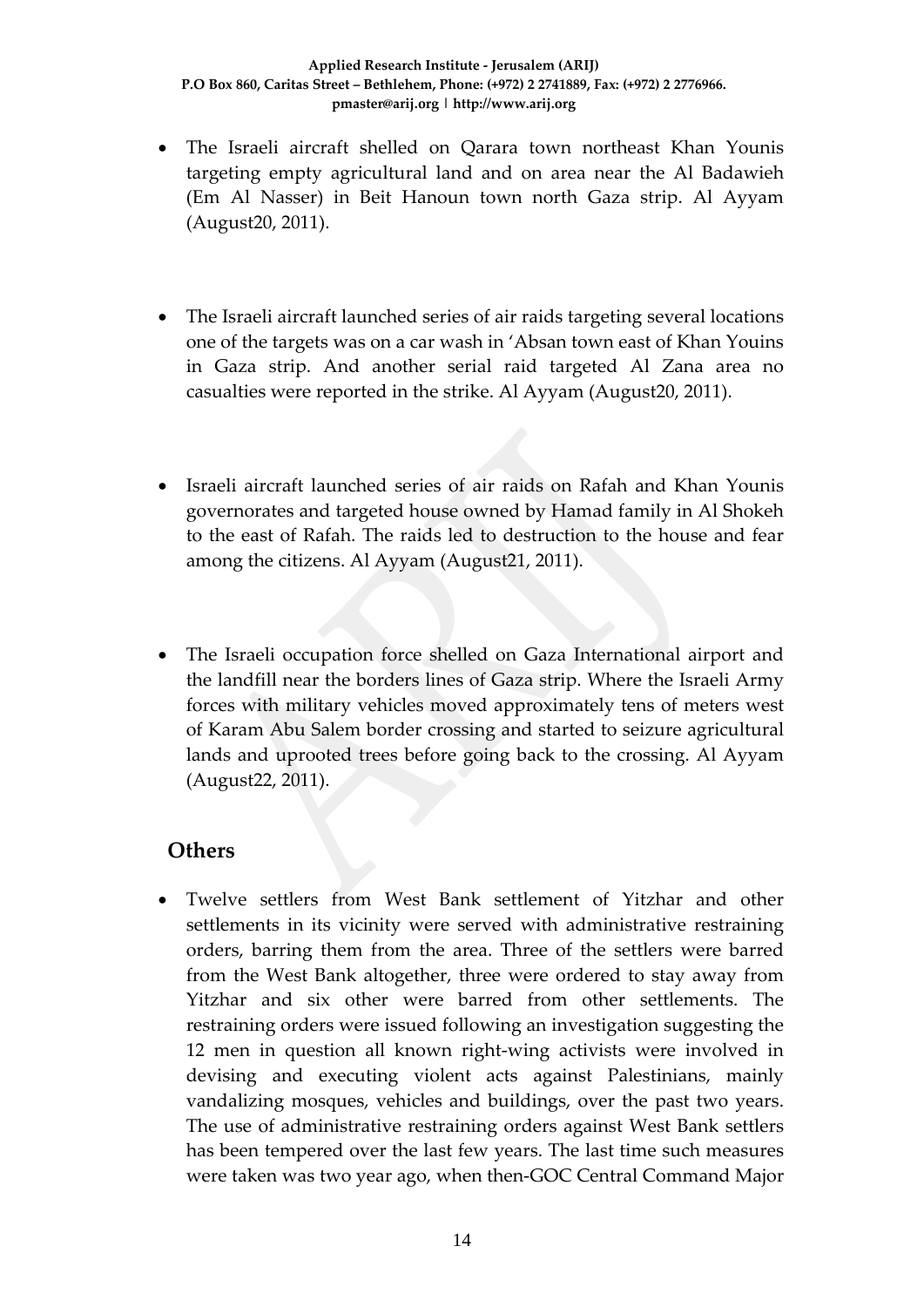#### **Applied Research Institute ‐ Jerusalem (ARIJ) P.O Box 860, Caritas Street – Bethlehem, Phone: (+972) 2 2741889, Fax: (+972) 2 2776966. pmaster@arij.org | http://www.arij.org**

General Gadi Shamni issued them against two Yitzhar settlers. Ynetnews (August2, 2011).

- Forty-two cabinet ministers and MKs, all members of the Eretz Yisrael Lobby, signed a petition addressed to Prime Minister Benjamin Netanyahu calling on him to solve the housing crisis that has swept up the country by building in the West Bank and Jerusalem. The ministers and MKs wrote in the petition that "in light of the housing crisis throughout the country, we, as members of Knesset and signatories, call on you [Netanyahu] and the government to consider all possible solutions, including the immediate housing of tens of thousands of citizens in Judea and Samaria, as well as Jerusalem." Haaretz [\(August2,](http://www.haaretz.com/news/national/dozens-of-mks-to-netanyhu-solve-israel-housing-crisis-by-building-in-west-bank-1.376604) [2011\).](http://www.haaretz.com/news/national/dozens-of-mks-to-netanyhu-solve-israel-housing-crisis-by-building-in-west-bank-1.376604)
- Israelʹs Supreme Court issued an unprecedented ruling ordering the state to dismantle the largest illegal settlement outpost of Migron which is home to some 50 families in the West Bank by April 2012. The decision follows a petition filed by Peace Now movement. This is the first time the Supreme Court has ordered the state to dismantle an outpost in the West Bank, and the move brings the subject back onto the court's agenda. Haartez [\(August4,](http://www.haaretz.com/news/diplomacy-defense/israel-s-supreme-court-orders-state-to-dismantle-largest-west-bank-outpost-1.376583) 2011).
- The Palestinian Central Bureau of Statistics (PCBS) shows in report the number of settlements in the West Bank totaled 144 with 518,974 settlers in 2010.where most of the settlers (262,493) live in the Jerusalem area, with the majority of settlements (26) in that area. In 2010, the number of urban Jewish settlements reached 49 in the West Bank, 22 of them in Jerusalem. Settlers of this type of settlement represent 88.5% of total settlers in the West Bank, it said.The PCBS said that in 2010 there were 95 rural Jewish settlements in the West Bank, including 51 of them classified as communal settlements with a population of 44,243 settlers, in addition to 17 moshav settlements with a population of 3,936 settlers. Al Ayyam (August4, 2011).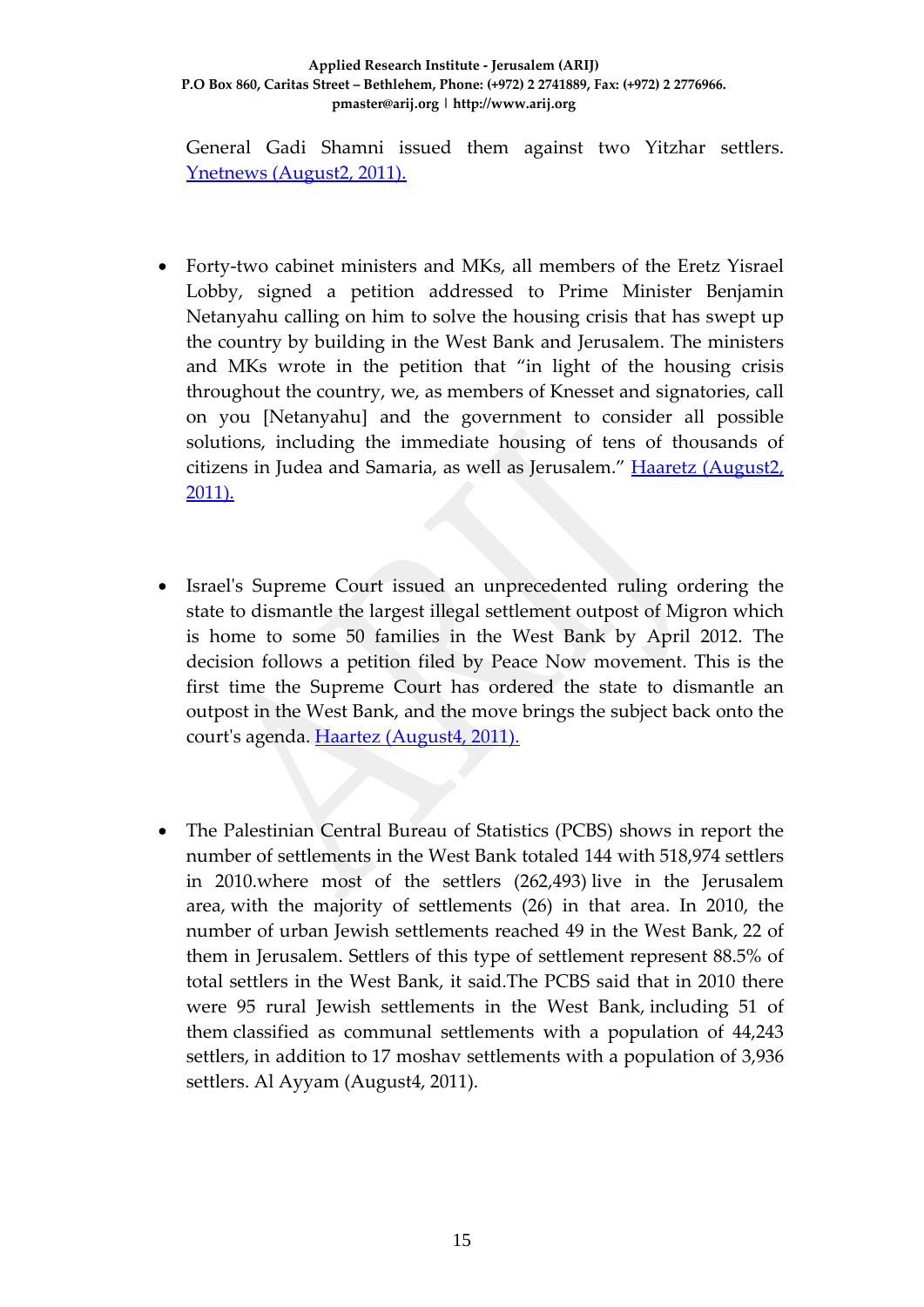- The United Nations called for Israel not to build new settlements, saying such plans would amount to a "provocative action" to the peace process with the Palestinians. Robert Serry, UN coordinator for the Middle East peace process, said the plan was strongly opposed by the international community when it was announced last year. If confirmed, this provocative action undermines ongoing efforts by the international community to bring the parties back to negotiations," Serry said. Israel had planned construction of 1,600 units in Ramat [Shlomo](http://www.haaretz.com/news/diplomacy-defense/israel-to-build-thousands-of-new-housing-units-in-east-jerusalem-1.378146) in East Jerusalem after it lifted a 10‐month freeze on settlement activities in September 2010 in occupied Palestinian territory. Haarertz [\(August11,](http://www.haaretz.com/news/diplomacy-defense/un-calls-on-israel-not-to-build-new-settlements-in-east-jerusalem-1.378218) [2011\).](http://www.haaretz.com/news/diplomacy-defense/un-calls-on-israel-not-to-build-new-settlements-in-east-jerusalem-1.378218)
- The Supreme Court has rejected requests by Palestinian villagers to reroute a section of the West Bank separation barrier straddling the Jerusalem municipal border. Residents of the Walajeh village say the section, which is under construction, would cut them off from their farmlands, cemetery and a water source. The [International](http://www.icj-cij.org/docket/index.php?pr=71&code=mwp&p1=3&p2=4&p3=6&ca) Court of Justice in The Hague had issued an [advisory](http://www.icj-cij.org/docket/index.php?pr=71&code=mwp&p1=3&p2=4&p3=6&ca) opinion on the wall in July 2004 saying the construction was contrary to international law and calling on Israel to dismantle it and to compensate Palestinians who were harmed by its construction. The Israeli High Court rejected the residents claim that the wall harms them, arguing that the damage to the village residents is not significant in comparison to Israelʹs security needs. The court also cancelled an injunction issued when the appeal was filed, which means the Israeli authorities can resume constructions of the controversial wall.Wafa (August24, 2011).
- The Israeli Defense Forces has conducted detailed work to determine a "red line" for each settlement in the West Bank, which will determine when soldiers will be ordered to shoot at the feet of Palestinian protesters if the line is crossed. It is also planning to provide settlers with tear gas and stun grenades as part of the defense operation. The IDF is currently in the process of finalizing its preparations for Operation Summer Seeds, whose purpose is to ready the army for September and the possibility of confrontations with Palestinians following the expected vote in favor of Palestinian statehood at the UN General Assembly. According to a document acquired by Haaretz, the main working assumption of the defense establishment is that a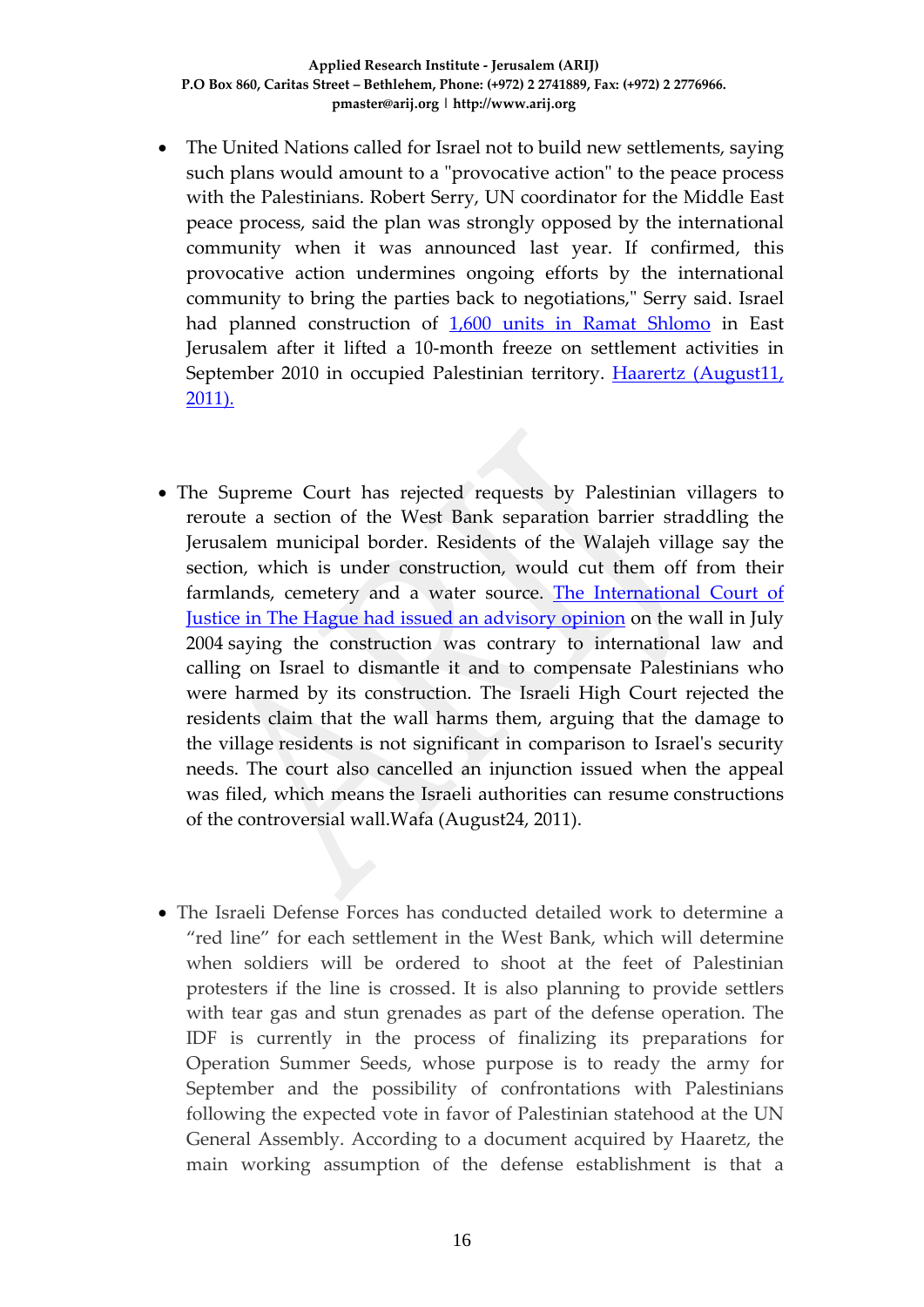#### **Applied Research Institute ‐ Jerusalem (ARIJ) P.O Box 860, Caritas Street – Bethlehem, Phone: (+972) 2 2741889, Fax: (+972) 2 2776966. pmaster@arij.org | http://www.arij.org**

Palestinian declaration of independence will cause a public uprising "which will mainly include mass disorder." The army is establishing two virtual lines for each of the settlements that are near a Palestinian village. The first line, if crossed by Palestinian demonstrators, will be met with tear gas and other means for dispersing crowds. The second line is a "red line," and if this one is crossed, the soldiers will be allowed to open fire at the legs of the demonstrators, as is also standard practice if the northern border is crossed. Haaretz (August30, 2011).

| Governorate  | Confiscated<br>(Dunums)<br>Land | Threatened of<br>Confiscation<br>(Punums)<br>Lands | Trees/ Burnt<br>Uprooted<br>trees | Demolished<br>Houses | threatened of<br>Demolition<br>Houses |
|--------------|---------------------------------|----------------------------------------------------|-----------------------------------|----------------------|---------------------------------------|
| Bethlehem    | 300                             | $\bf{0}$                                           | $\bf{0}$                          | $\bf{0}$             | $\bf{0}$                              |
| Jerusalem    | $\boldsymbol{4}$                | 0.75                                               | $\bf{0}$                          | $\mathbf{1}$         | $\mathbf{1}$                          |
| Jenin        | $\bf{0}$                        | $\bf{0}$                                           | $\mathbf{0}$                      | $\bf{0}$             | $\bf{0}$                              |
| Tulkarm      | $\bf{0}$                        | $\boldsymbol{0}$                                   | $\bf{0}$                          | $\boldsymbol{0}$     | $\bf{0}$                              |
| Ramallah     | $\bf{0}$                        | $\bf{0}$                                           | 100                               | $\boldsymbol{0}$     | $\bf{0}$                              |
| Nablus       | $\bf{0}$                        | $\bf{0}$                                           | 345                               | $\bf{0}$             | $\bf{0}$                              |
| Salfit       | $\bf{0}$                        | $\bf{0}$                                           | 42                                | $\boldsymbol{0}$     | $\bf{0}$                              |
| Jericho      | $\boldsymbol{0}$                | $\bf{0}$                                           | $\bf{0}$                          | $\boldsymbol{0}$     | $\mathbf{1}$                          |
| Gaza         | $\bf{0}$                        | $\bf{0}$                                           | $\bf{0}$                          | $\bf{0}$             | $\bf{0}$                              |
| Qalqilyah    | $\boldsymbol{0}$                | $\bf{0}$                                           | 32                                | $\bf{0}$             | $\boldsymbol{0}$                      |
| Hebron       | 39                              | $\bf{0}$                                           | 50                                | $\overline{2}$       | 8                                     |
| Tubas        | $\bf{0}$                        | $\bf{0}$                                           | $\bf{0}$                          | $\bf{0}$             | $\bf{0}$                              |
| <b>Total</b> | 343                             | 0.75                                               | 569                               | 3                    | 10                                    |

### **Monthly Violations Statistics – August 2011**

*The Monthly overview report gives a list of the Israeli Violations in the Occupied Palestinian Territory which are based on reports provided by field workers and\or by one or more of the following news sources: Al‐Ayyam daily newspaper, Al‐Quds daily newspaper, Haaretz Daily Newspaper, Israel National News, The Jerusalem Post ‐ English‐language daily newspaper, Paltoday news‐website, Palpress news website, Palestine News Agency‐Wafa, Palestine News Network, Maʹan News Agency, Al Jazeera News Channel, Israel National News, and Yediot Ahronot – English website.*